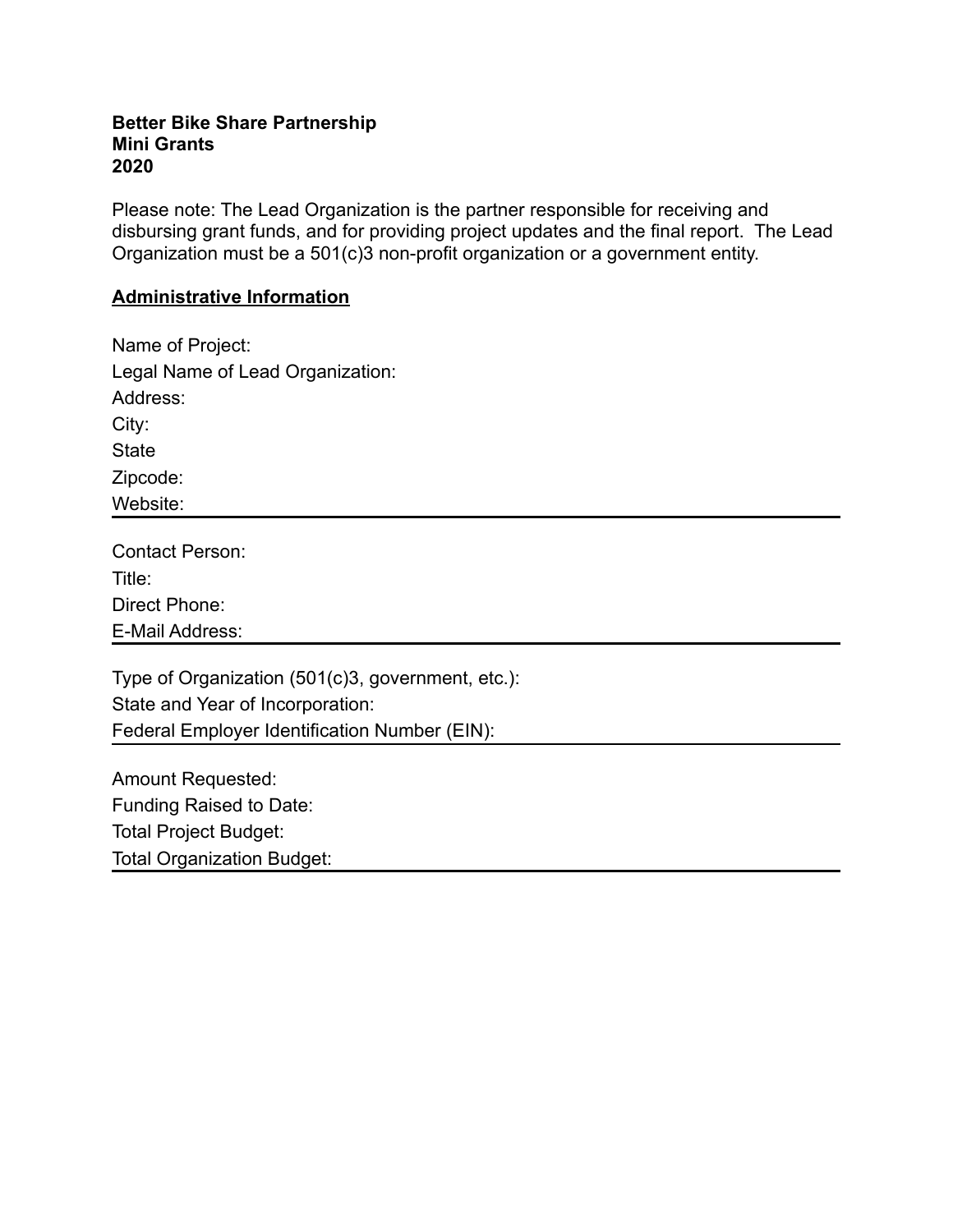Bike Share System Name: Launch date: Number of stations: Number of bicycles: City population:

Partner Organization Name: Address (street, city, state, zip): Website: Type of Organization: Contact name and title: Direct Phone: Email Address:

Partner Organization Name: Address (street, city, state, zip): Website: Type of Organization: Contact name and title: Direct Phone: Email Address: